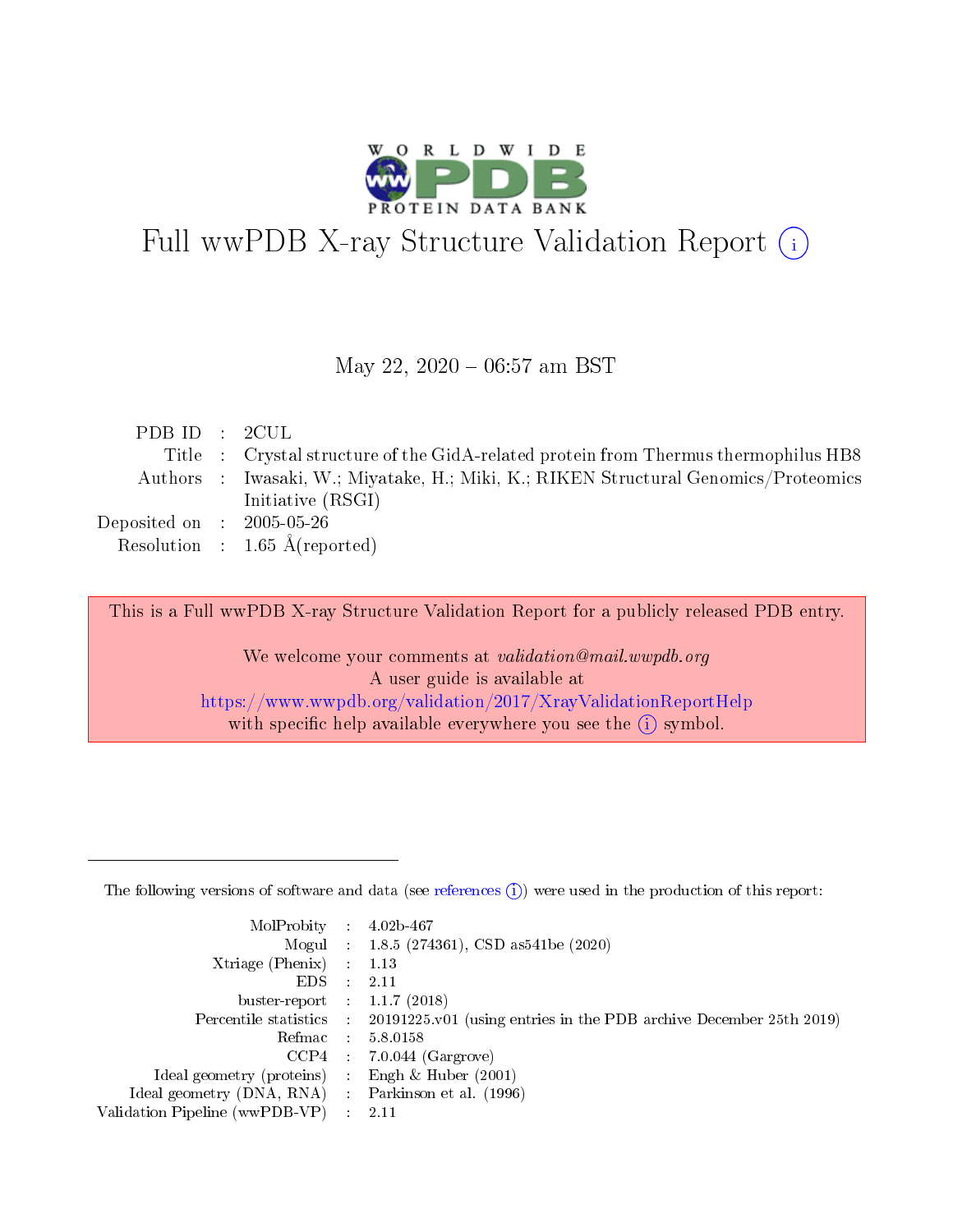# 1 [O](https://www.wwpdb.org/validation/2017/XrayValidationReportHelp#overall_quality)verall quality at a glance  $(i)$

The following experimental techniques were used to determine the structure: X-RAY DIFFRACTION

The reported resolution of this entry is 1.65 Å.

Percentile scores (ranging between 0-100) for global validation metrics of the entry are shown in the following graphic. The table shows the number of entries on which the scores are based.



| Metric                | Whole archive<br>$(\#\text{Entries})$ | <b>Similar resolution</b><br>$(\#\text{Entries},\,\text{resolution}\,\,\text{range}(\textup{\AA}))$ |
|-----------------------|---------------------------------------|-----------------------------------------------------------------------------------------------------|
| $R_{free}$            | 130704                                | $1827(1.66-1.66)$                                                                                   |
| Clashscore            | 141614                                | $1931(1.66-1.66)$                                                                                   |
| Ramachandran outliers | 138981                                | $1891(1.66-1.66)$                                                                                   |
| Sidechain outliers    | 138945                                | 1891 (1.66-1.66)                                                                                    |
| RSRZ outliers         | 127900                                | $1791(1.66-1.66)$                                                                                   |

The table below summarises the geometric issues observed across the polymeric chains and their fit to the electron density. The red, orange, yellow and green segments on the lower bar indicate the fraction of residues that contain outliers for  $>=3, 2, 1$  and 0 types of geometric quality criteria respectively. A grey segment represents the fraction of residues that are not modelled. The numeric value for each fraction is indicated below the corresponding segment, with a dot representing fractions  $\epsilon=5\%$  The upper red bar (where present) indicates the fraction of residues that have poor fit to the electron density. The numeric value is given above the bar.

| Mol | $\sim$ 1<br>hain | Length      | Quality of chain |     |     |
|-----|------------------|-------------|------------------|-----|-----|
|     |                  |             | 5%               |     |     |
| л.  | . .              | ດາ ດ<br>∠∪∠ | 83%              | 13% | . . |

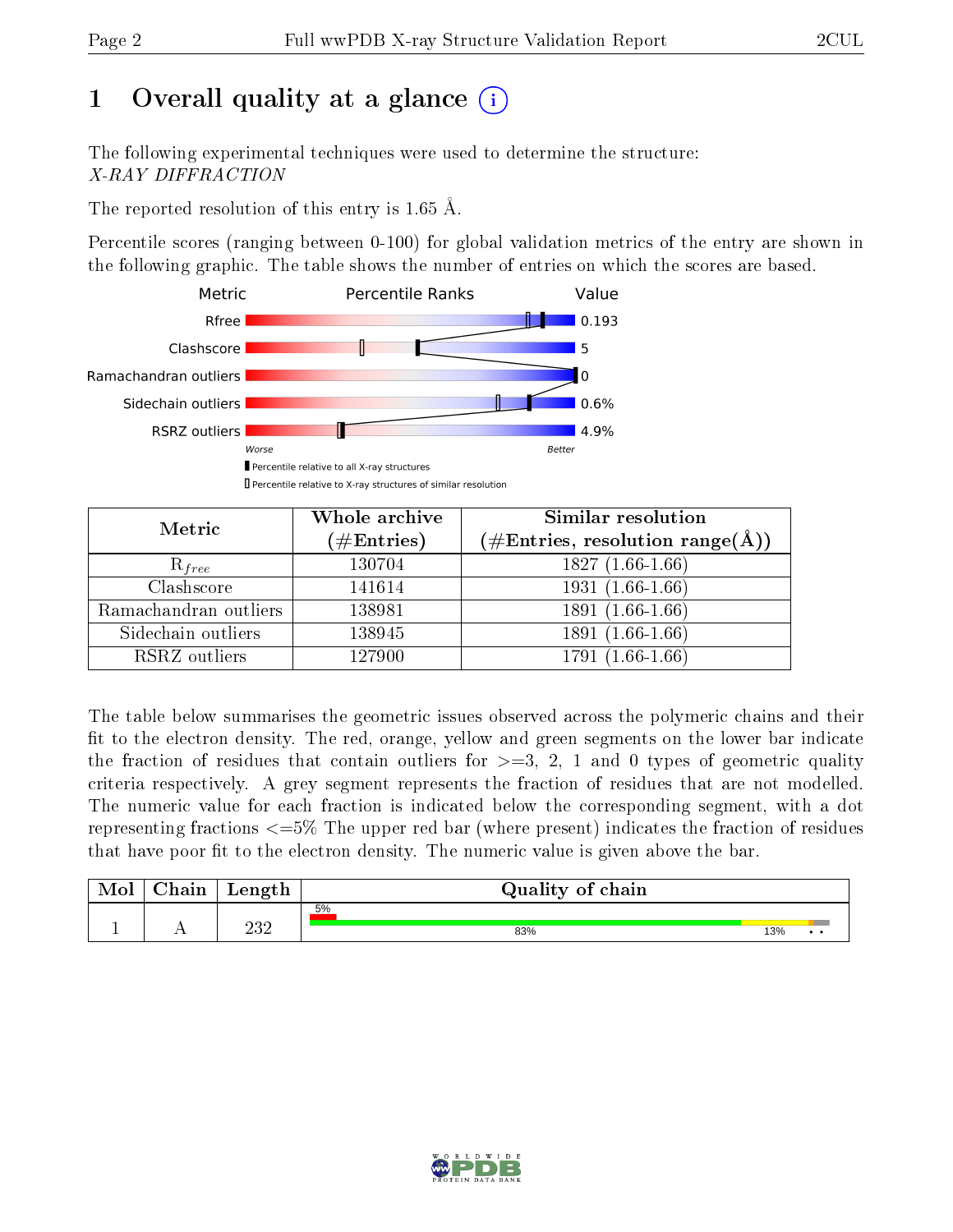# 2 Entry composition (i)

There are 3 unique types of molecules in this entry. The entry contains 2026 atoms, of which 0 are hydrogens and 0 are deuteriums.

In the tables below, the ZeroOcc column contains the number of atoms modelled with zero occupancy, the AltConf column contains the number of residues with at least one atom in alternate conformation and the Trace column contains the number of residues modelled with at most 2 atoms.

 Molecule 1 is a protein called Glucose-inhibited division protein A-related protein, probable oxidoreductase.

|  | Chain   $Residues$ |               |      | Atoms     |  | $\text{ZeroOcc}$   AltConf   Trace |  |
|--|--------------------|---------------|------|-----------|--|------------------------------------|--|
|  | 225                | Total<br>1778 | 1150 | - 312 312 |  |                                    |  |

 Molecule 2 is FLAVIN-ADENINE DINUCLEOTIDE (three-letter code: FAD) (formula:  $C_{27}H_{33}N_9O_{15}P_2$ .



| Mol | Chain   Residues | Atoms       |          |  |      | $\rm ZeroOcc \mid AltConf$ |  |  |
|-----|------------------|-------------|----------|--|------|----------------------------|--|--|
|     |                  | Total C N O |          |  |      |                            |  |  |
|     |                  |             | $27 - 9$ |  | - 15 |                            |  |  |

• Molecule 3 is water.

|  | $Mol$   Chain   Residues | Atoms               | ZeroOcc   AltConf |  |
|--|--------------------------|---------------------|-------------------|--|
|  | 195                      | Total<br>195<br>195 |                   |  |

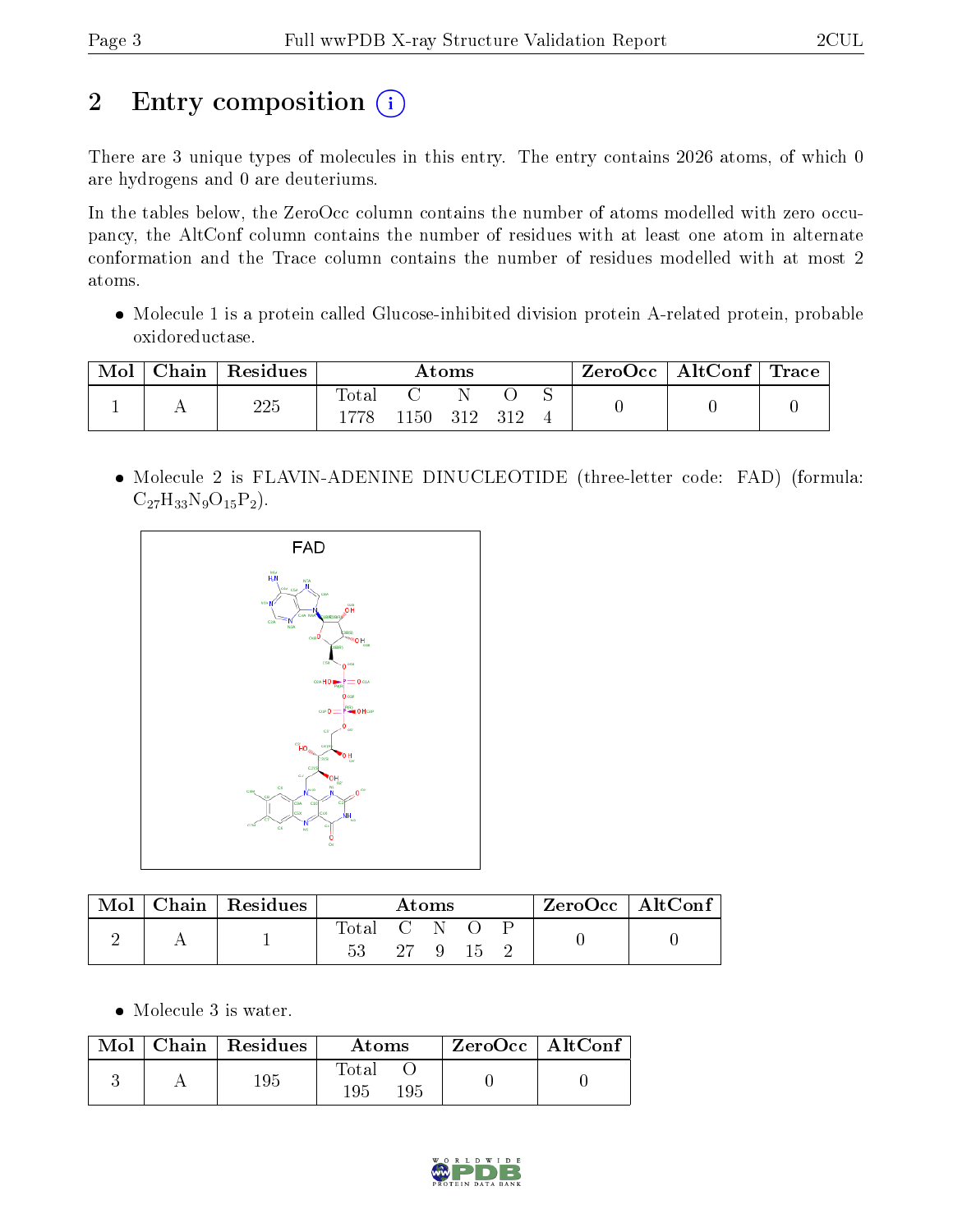## 3 Residue-property plots  $(i)$

These plots are drawn for all protein, RNA and DNA chains in the entry. The first graphic for a chain summarises the proportions of the various outlier classes displayed in the second graphic. The second graphic shows the sequence view annotated by issues in geometry and electron density. Residues are color-coded according to the number of geometric quality criteria for which they contain at least one outlier: green  $= 0$ , yellow  $= 1$ , orange  $= 2$  and red  $= 3$  or more. A red dot above a residue indicates a poor fit to the electron density (RSRZ  $> 2$ ). Stretches of 2 or more consecutive residues without any outlier are shown as a green connector. Residues present in the sample, but not in the model, are shown in grey.

• Molecule 1: Glucose-inhibited division protein A-related protein, probable oxidoreductase



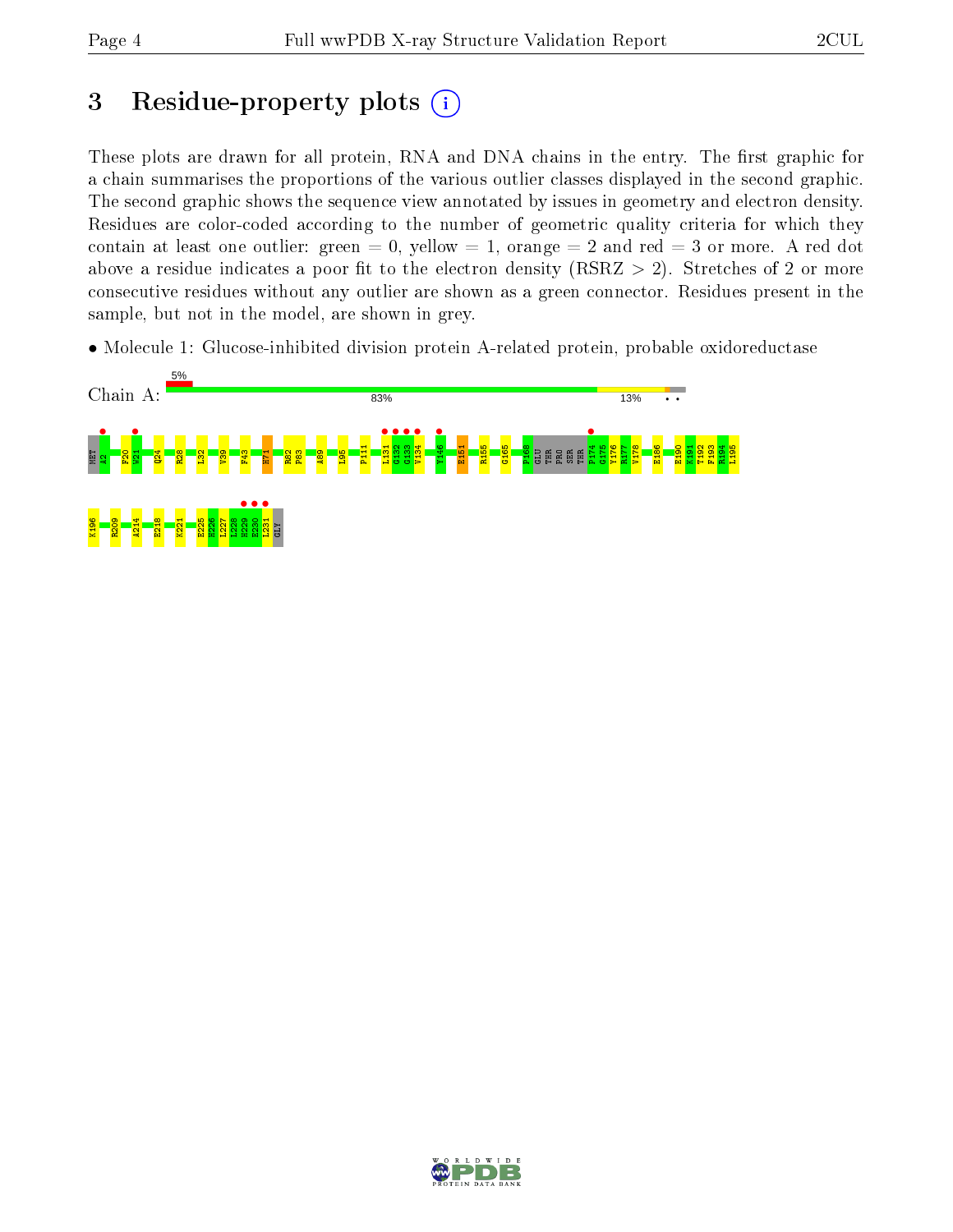# 4 Data and refinement statistics  $(i)$

| Property                                                             | <b>Value</b>                                       | Source     |
|----------------------------------------------------------------------|----------------------------------------------------|------------|
| Space group                                                          | P 32 2 1                                           | Depositor  |
| Cell constants                                                       | 78.51Å<br>$78.51\text{\AA}$<br>$66.09\AA$          |            |
| a, b, c, $\alpha$ , $\beta$ , $\gamma$                               | $120.00^{\circ}$<br>$90.00^\circ$<br>$90.00^\circ$ | Depositor  |
| Resolution $(A)$                                                     | 1.65<br>29.72<br>$\equiv$                          | Depositor  |
|                                                                      | 29.72<br>1.65                                      | <b>EDS</b> |
| % Data completeness                                                  | 98.9 (29.72-1.65)                                  | Depositor  |
| (in resolution range)                                                | 99.1 (29.72-1.65)                                  | <b>EDS</b> |
| $R_{merge}$                                                          | (Not available)                                    | Depositor  |
| $\mathrm{R}_{sym}$                                                   | 0.04                                               | Depositor  |
| $\langle I/\sigma(I) \rangle^{-1}$                                   | 1.81 (at $1.65\text{\AA}$ )                        | Xtriage    |
| Refinement program                                                   | $\overline{\text{CNS} 1.1}$                        | Depositor  |
| $R, R_{free}$                                                        | 0.180<br>0.199<br>$\rightarrow$                    | Depositor  |
|                                                                      | 0.174<br>0.193<br>$\mathbf{A}$                     | DCC        |
| $R_{free}$ test set                                                  | 2825 reflections $(9.93\%)$                        | wwPDB-VP   |
| Wilson B-factor $(A^2)$                                              | 12.3                                               | Xtriage    |
| Anisotropy                                                           | 0.032                                              | Xtriage    |
| Bulk solvent $k_{sol}(e/\mathring{A}^3)$ , $B_{sol}(\mathring{A}^2)$ | 0.40, 47.8                                         | <b>EDS</b> |
| L-test for twinning <sup>2</sup>                                     | $>$ = 0.50, < $L^2$ > = 0.33<br>< L                | Xtriage    |
| Estimated twinning fraction                                          | $0.025$ for $-h,-k,l$                              | Xtriage    |
| $F_o, F_c$ correlation                                               | 0.95                                               | <b>EDS</b> |
| Total number of atoms                                                | 2026                                               | wwPDB-VP   |
| Average B, all atoms $(A^2)$                                         | 14.0                                               | wwPDB-VP   |

Xtriage's analysis on translational NCS is as follows: The largest off-origin peak in the Patterson function is  $7.61\%$  of the height of the origin peak. No significant pseudotranslation is detected.

<sup>&</sup>lt;sup>2</sup>Theoretical values of  $\langle |L| \rangle$ ,  $\langle L^2 \rangle$  for acentric reflections are 0.5, 0.333 respectively for untwinned datasets, and 0.375, 0.2 for perfectly twinned datasets.



<span id="page-4-1"></span><span id="page-4-0"></span><sup>1</sup> Intensities estimated from amplitudes.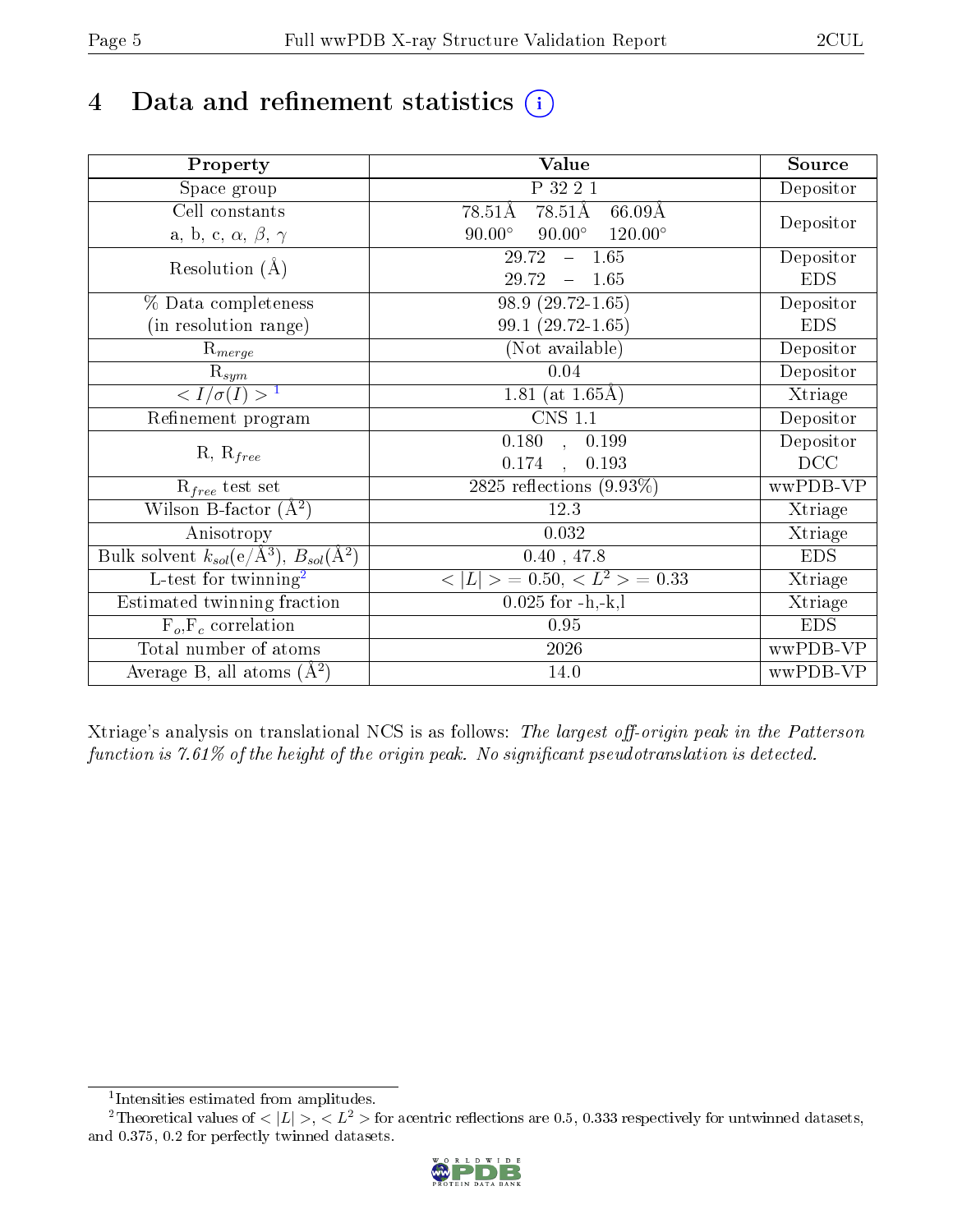# 5 Model quality  $(i)$

## 5.1 Standard geometry  $(i)$

Bond lengths and bond angles in the following residue types are not validated in this section: FAD

The Z score for a bond length (or angle) is the number of standard deviations the observed value is removed from the expected value. A bond length (or angle) with  $|Z| > 5$  is considered an outlier worth inspection. RMSZ is the root-mean-square of all Z scores of the bond lengths (or angles).

| Mol | Chain |      | Bond lengths    | Bond angles |                    |  |
|-----|-------|------|-----------------|-------------|--------------------|--|
|     |       | RMSZ | $\# Z  > 5$     | RMSZ        | # $ Z  > 5$        |  |
|     |       | 0.34 | $1/1824(0.1\%)$ | 0.63        | $3/2468$ $(0.1\%)$ |  |

All (1) bond length outliers are listed below:

|  |  |                             | $\mid$ Mol $\mid$ Chain $\mid$ Res $\mid$ Type $\mid$ Atoms $\mid$ Z $\mid$ Observed(A) $\mid$ Ideal(A) $\mid$ |  |
|--|--|-----------------------------|----------------------------------------------------------------------------------------------------------------|--|
|  |  | $151$   GLU   CD-OE2   5.00 |                                                                                                                |  |

All (3) bond angle outliers are listed below:

| Mol | Chain | $\operatorname{Res}$ | Type | Atoms     |         | Observed $(°)$ | Ideal(°) |
|-----|-------|----------------------|------|-----------|---------|----------------|----------|
|     |       | 151                  |      | CG-CD-OE1 | 5.92    | 130.15         | 118.30   |
|     |       | 43                   | PHE  | N-CA-C    | $-5.20$ | 96.97          | 111 00   |
|     |       | 195                  | LEH  | N-CA-C    | $-5.09$ | 97.26          | 111 NA   |

There are no chirality outliers.

There are no planarity outliers.

### $5.2$  Too-close contacts  $\binom{1}{1}$

In the following table, the Non-H and H(model) columns list the number of non-hydrogen atoms and hydrogen atoms in the chain respectively. The H(added) column lists the number of hydrogen atoms added and optimized by MolProbity. The Clashes column lists the number of clashes within the asymmetric unit, whereas Symm-Clashes lists symmetry related clashes.

| Mol |      |  | Chain   Non-H   H(model)   H(added)   Clashes   Symm-Clashes |
|-----|------|--|--------------------------------------------------------------|
|     | 1778 |  |                                                              |
|     |      |  |                                                              |
|     | 195  |  |                                                              |
|     | 2026 |  |                                                              |

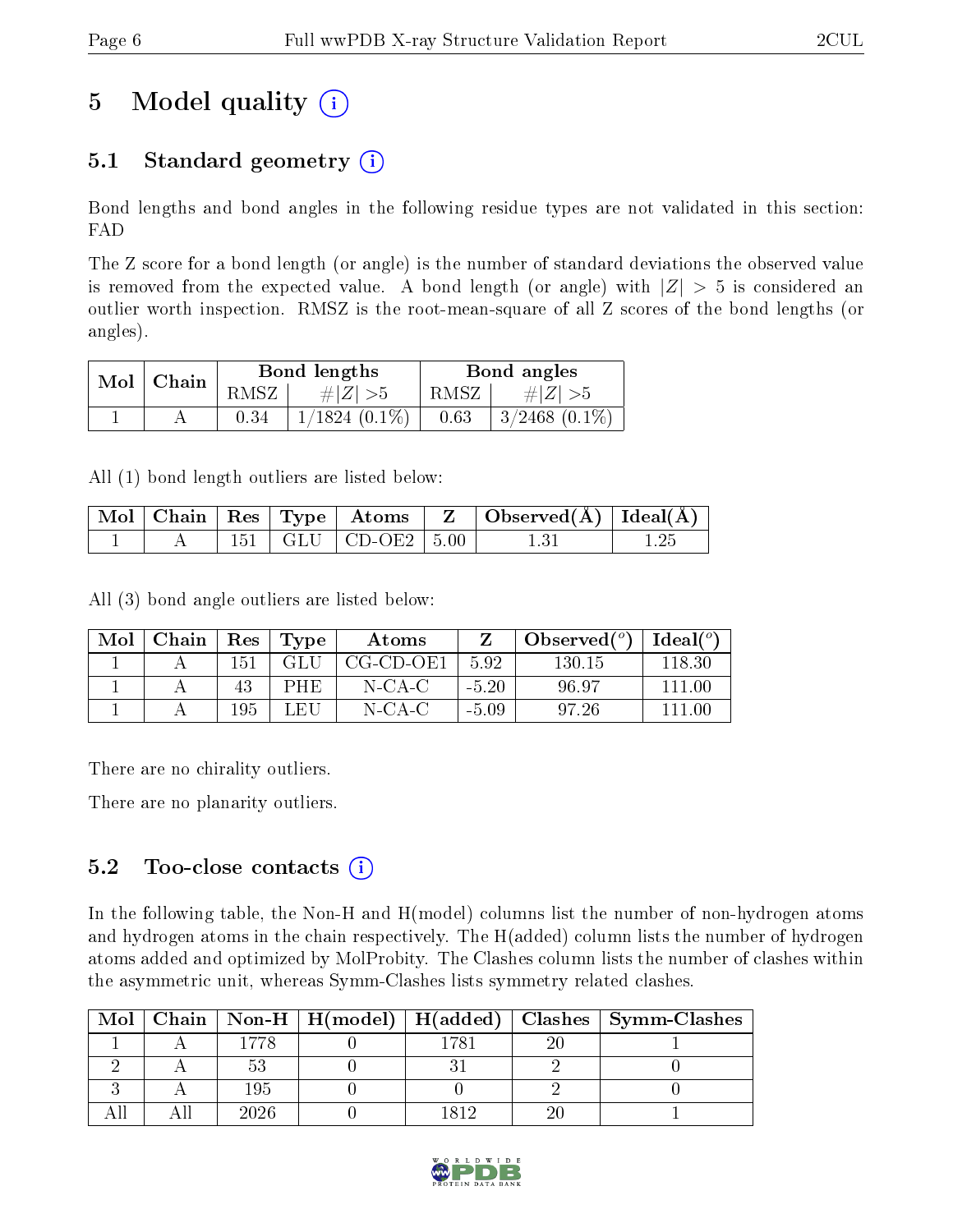The all-atom clashscore is defined as the number of clashes found per 1000 atoms (including hydrogen atoms). The all-atom clashscore for this structure is 5.

|            |  |  | All (20) close contacts within the same asymmetric unit are listed below, sorted by their clash |  |  |  |  |
|------------|--|--|-------------------------------------------------------------------------------------------------|--|--|--|--|
| magnitude. |  |  |                                                                                                 |  |  |  |  |

| Atom-1                      | Atom-2              | Interatomic    | Clash         |  |
|-----------------------------|---------------------|----------------|---------------|--|
|                             |                     | distance $(A)$ | overlap $(A)$ |  |
| 1: A:82: ARG:HB2            | 1:A:83:PRO:HD3      | 1.81           | 0.62          |  |
| 1:A:231:LEU:HD21            | 3:A:417:HOH:O       | 1.99           | 0.62          |  |
| 1: A:39: VAL:O              | 1:A:71:HIS:HD2      | 1.84           | 0.60          |  |
| 1: A:95:LEU:HD11            | 1: A: 111: PRO: HB2 | 1.82           | 0.59          |  |
| 1:A:214:ALA:O               | 1: A:218: GLU:HG3   | 2.04           | 0.58          |  |
| 1:A:131:LEU:O               | 1:A:134:VAL:HG12    | 2.04           | 0.57          |  |
| 1:A:20:PHE:O                | 1: A:24: GLN:HG2    | 2.10           | 0.52          |  |
| 1: A:32: LEU:HG             | 1:A:89:ALA:HB3      | 1.92           | 0.51          |  |
| 1:A:227:LEU:O               | 1:A:231:LEU:HG      | 2.10           | 0.50          |  |
| 1: A: 186: GLU:O            | 1: A:196: LYS: HE3  | 2.11           | 0.50          |  |
| 1: A:192:THR:O              | 1: A: 193:PHE: HB2  | 2.13           | 0.48          |  |
| 1:A:178:VAL:HB              | 2:A:301:FAD:HM71    | 1.97           | 0.46          |  |
| 1: A:82: ARG:HH11           | 1: A:82: ARG: HG3   | 1.82           | 0.45          |  |
| 1:A:71:HIS:HE1              | 3:A:475:HOH:O       | 2.00           | 0.44          |  |
| 1: A: 151: GLU:O            | 1: A: 155: ARG: HG3 | 2.18           | 0.44          |  |
| 1: A: 165: GLY: HA3         | 2:A:301:FAD:HM83    | 1.98           | 0.44          |  |
| 1: A: 190: GLU: CD          | 1:A:209:ARG:HH12    | 2.23           | 0.41          |  |
| 1: A: 221: LYS: O           | $1:$ A:225:GLU:HG3  | 2.20           | 0.41          |  |
| 1:A:131:LEU:HD13            | 1: A:176:TYR:HB3    | 2.03           | 0.41          |  |
| $1:A:82:ARG:N\overline{H1}$ | 1: A:82: ARG: HG3   | 2.36           | 0.41          |  |

All (1) symmetry-related close contacts are listed below. The label for Atom-2 includes the symmetry operator and encoded unit-cell translations to be applied.

| Atom-1             | Atom-2                                   | Interatomic<br>distance $(A)$ | Clash<br>overlap $(A)$ |
|--------------------|------------------------------------------|-------------------------------|------------------------|
| $1:A:28:ARG:NH1$ + | $\mid 1:\!A:\!28:\!ARG:\!NH1 6$<br>-765L | . .59                         | $0.61\,$               |

### 5.3 Torsion angles  $(i)$

#### 5.3.1 Protein backbone (i)

In the following table, the Percentiles column shows the percent Ramachandran outliers of the chain as a percentile score with respect to all X-ray entries followed by that with respect to entries of similar resolution.

The Analysed column shows the number of residues for which the backbone conformation was

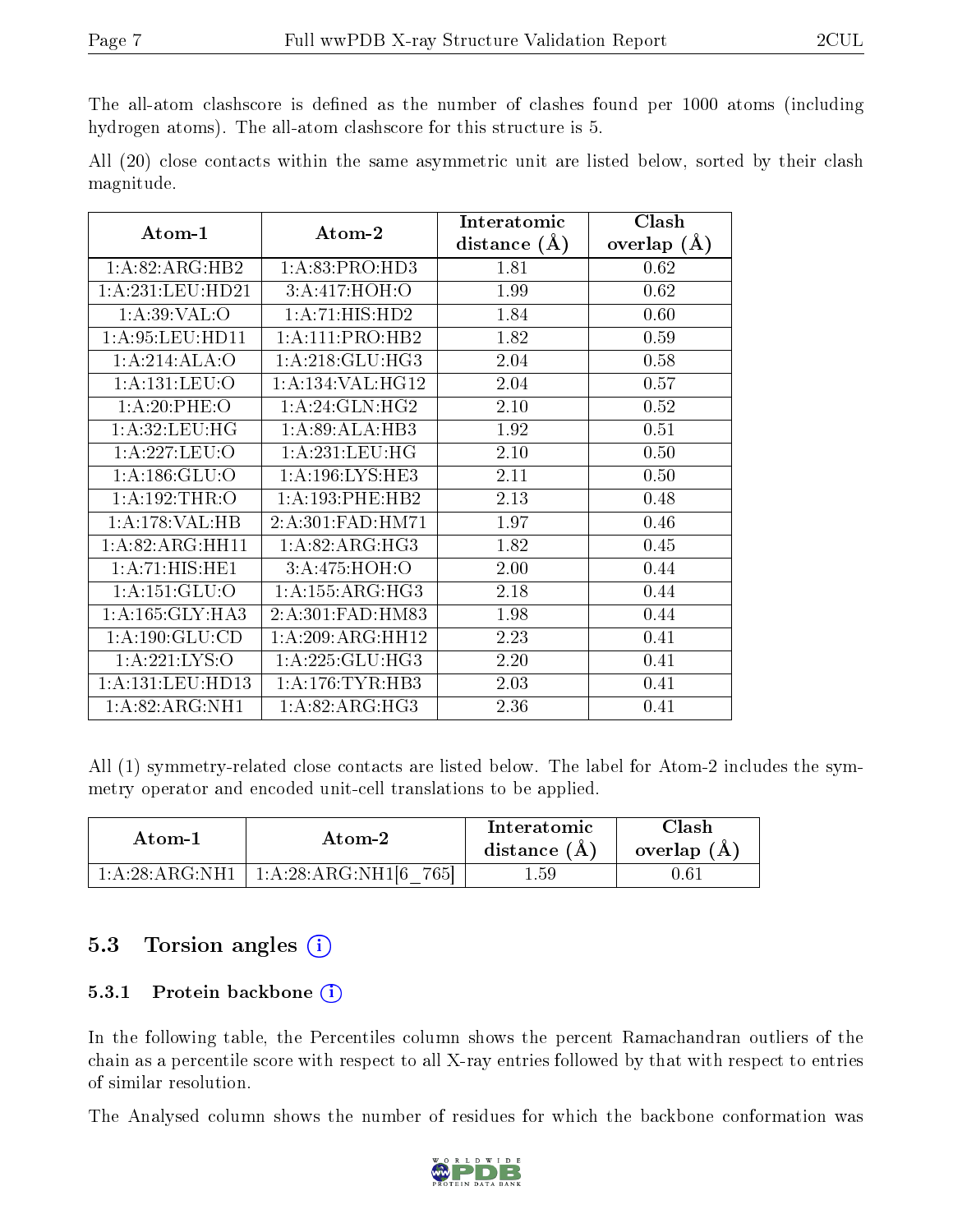| Mol   Chain | Analysed                           |  | Favoured   Allowed   Outliers   Percentiles |  |
|-------------|------------------------------------|--|---------------------------------------------|--|
|             | 221/232 (95%)   213 (96%)   8 (4%) |  | 100 100                                     |  |

analysed, and the total number of residues.

There are no Ramachandran outliers to report.

#### 5.3.2 Protein sidechains (i)

In the following table, the Percentiles column shows the percent sidechain outliers of the chain as a percentile score with respect to all X-ray entries followed by that with respect to entries of similar resolution.

The Analysed column shows the number of residues for which the sidechain conformation was analysed, and the total number of residues.

| Mol   Chain | Analysed Rotameric   Outliers   Percentiles |  |  |  |  |
|-------------|---------------------------------------------|--|--|--|--|
|             | $179/185(97\%)$ 178 (99\%) 1 (1\%) 86 76    |  |  |  |  |

All (1) residues with a non-rotameric sidechain are listed below:

| MoL | Chain. | $\parallel$ Res | ype |
|-----|--------|-----------------|-----|
|     |        |                 |     |

Some sidechains can be flipped to improve hydrogen bonding and reduce clashes. All (2) such sidechains are listed below:

| Mol | Chain | <b>Res</b> | Type |
|-----|-------|------------|------|
|     |       |            |      |
|     |       |            |      |

#### $5.3.3$  RNA  $(i)$

There are no RNA molecules in this entry.

### 5.4 Non-standard residues in protein, DNA, RNA chains  $(i)$

There are no non-standard protein/DNA/RNA residues in this entry.

#### 5.5 Carbohydrates  $(i)$

There are no carbohydrates in this entry.

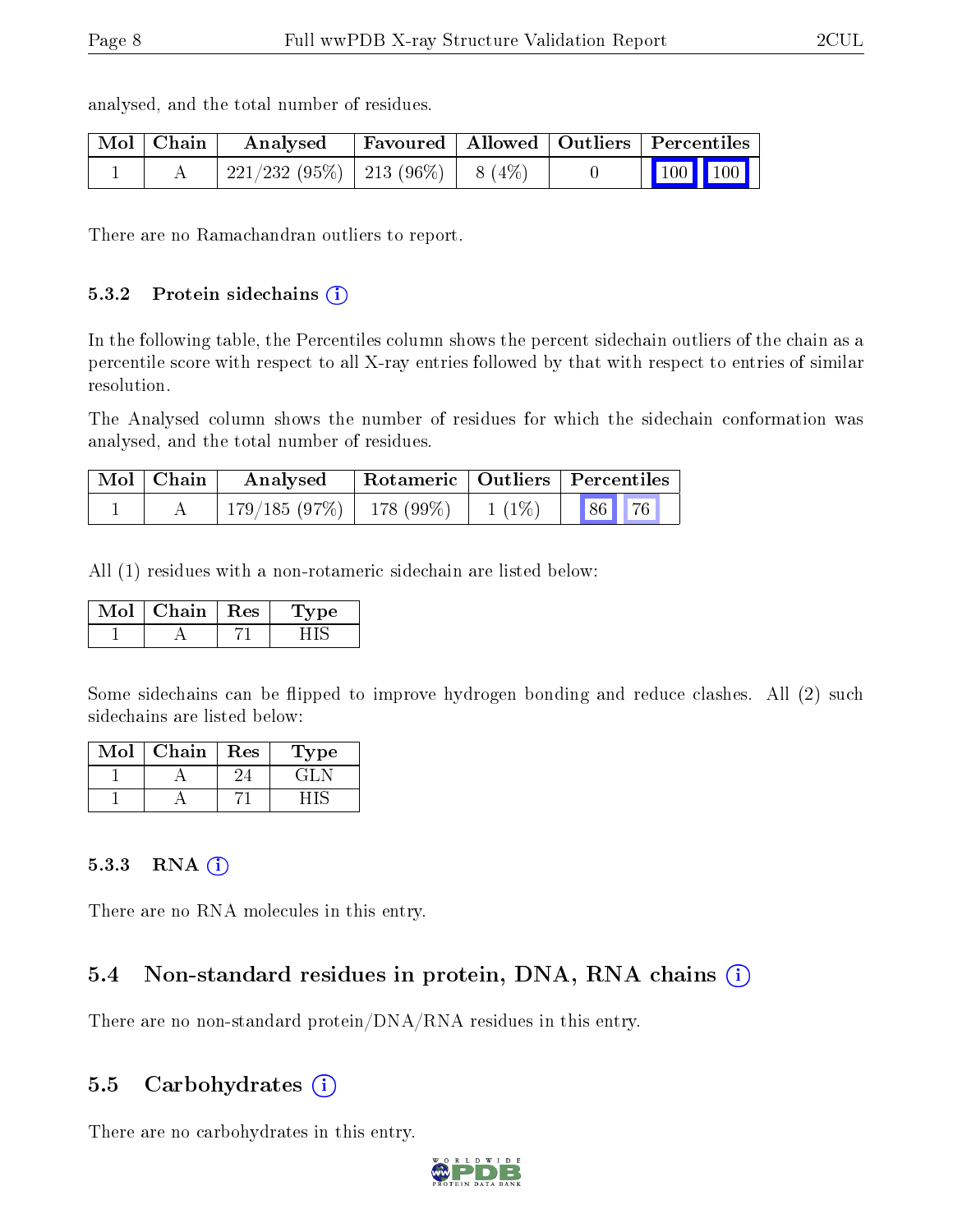### 5.6 Ligand geometry (i)

1 ligand is modelled in this entry.

In the following table, the Counts columns list the number of bonds (or angles) for which Mogul statistics could be retrieved, the number of bonds (or angles) that are observed in the model and the number of bonds (or angles) that are dened in the Chemical Component Dictionary. The Link column lists molecule types, if any, to which the group is linked. The Z score for a bond length (or angle) is the number of standard deviations the observed value is removed from the expected value. A bond length (or angle) with  $|Z| > 2$  is considered an outlier worth inspection. RMSZ is the root-mean-square of all Z scores of the bond lengths (or angles).

| Mol |     | $\parallel$ Type $\parallel$ Chain $\parallel$ Res $\parallel$ Link $\parallel$ |     |          | Bond lengths |                     | Bond angles   |      |         |
|-----|-----|---------------------------------------------------------------------------------|-----|----------|--------------|---------------------|---------------|------|---------|
|     |     |                                                                                 |     | Counts   |              | $ RMSZ  \#  Z  > 2$ | Counts   RMSZ |      | $\# Z $ |
|     | FAL |                                                                                 | 301 | 51,58,58 | 1.70         | 9(17%)              | 60,89,89      | 2.00 | 8(13%)  |

In the following table, the Chirals column lists the number of chiral outliers, the number of chiral centers analysed, the number of these observed in the model and the number defined in the Chemical Component Dictionary. Similar counts are reported in the Torsion and Rings columns. '-' means no outliers of that kind were identified.

|     |     |        | $\mid$ Mol $\mid$ Type $\mid$ Chain $\mid$ Res $\mid$ Link $\mid$ Chirals $\mid$ | ' Torsions                                                  | Rings |
|-----|-----|--------|----------------------------------------------------------------------------------|-------------------------------------------------------------|-------|
| FAD | 301 | $\sim$ |                                                                                  | $\frac{3}{30}$ $\frac{50}{50}$ $\frac{10}{6}$ $\frac{6}{6}$ |       |

All (9) bond length outliers are listed below:

| Mol            | Chain | Res | <b>Type</b> | Atoms      | $\mathbf{Z}$ | Observed $(A$ | $Ideal(\AA)$ |
|----------------|-------|-----|-------------|------------|--------------|---------------|--------------|
| $\overline{2}$ | А     | 301 | FAD         | $C4X-C10$  | 5.22         | 1.44          | 1.38         |
| $\overline{2}$ | А     | 301 | FAD         | $C9A-N10$  | 4.39         | 1.44          | 1.38         |
| $\overline{2}$ | А     | 301 | FAD         | $C4X-N5$   | 4.15         | 1.39          | 1.33         |
| $\overline{2}$ | А     | 301 | FAD         | $C1'$ -N10 | 3.90         | 1.52          | 1.48         |
| $\overline{2}$ | А     | 301 | FAD         | $C10-N1$   | 3.49         | 1.37          | 1.33         |
| $\overline{2}$ | А     | 301 | FAD         | $C4-N3$    | 3.01         | 1.38          | 1.33         |
| $\overline{2}$ | А     | 301 | FAD         | $C2A-N3A$  | 2.65         | 1.36          | 1.32         |
| $\overline{2}$ | А     | 301 | FAD         | $C2A-N1A$  | 2.25         | 1.38          | 1.33         |
| $\overline{2}$ | А     | 301 | FAD         | $C5X-N5$   | 2.03         | 1.38          | 1.35         |

All (8) bond angle outliers are listed below:

| Mol | Chain | Res | Type   | Atoms                                    |       | Observed $(°)$ | $Ideal(^o)$ |
|-----|-------|-----|--------|------------------------------------------|-------|----------------|-------------|
|     |       | 301 | FA D   | $C4-N3-C2$                               | 10.90 | 124.34         | 115 14      |
|     |       | 301 | $FA$ D | $C1'$ -N <sub>10</sub> -C <sub>9</sub> A | 4.65  | 12195          | 118.29      |
|     |       | 301 | FA D   | C4X-C4-N3                                | -4.61 | 117 12         | 123.43      |
|     |       | 301 |        | C4X-N5-C5X                               | 3.95  | 120.72         | 116.77      |

Continued on next page...

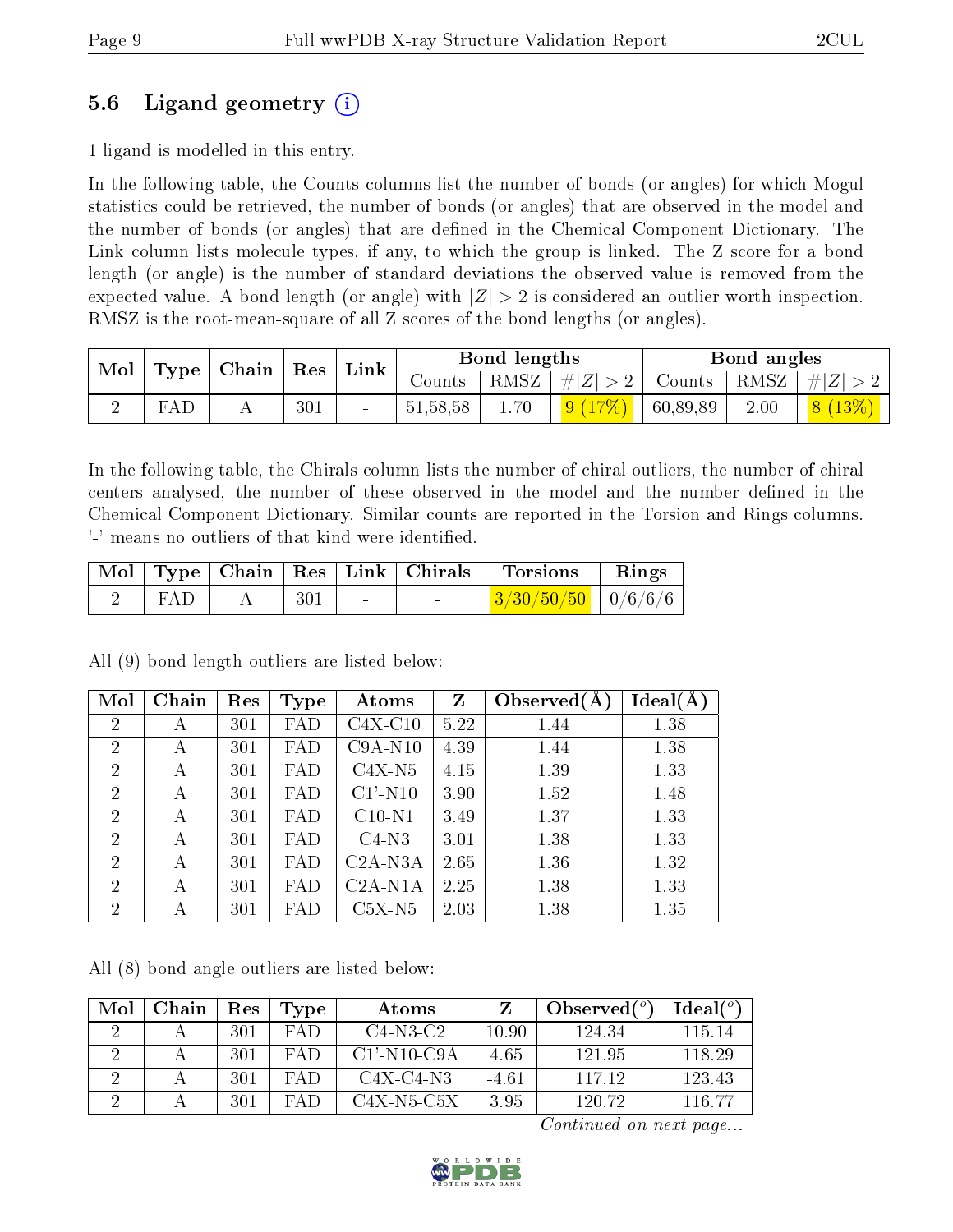| Mol | Chain | Res  | Type | Atoms         |         | Observed $(°)$ | $Ideal(^o)$ |
|-----|-------|------|------|---------------|---------|----------------|-------------|
|     |       | 301  | FAD  | $O4B-C1B-C2B$ | $-2.81$ | 102.81         | 106.93      |
|     |       | 301  | FAD  | $C4-C4X-C10$  | $-2.35$ | 118.39         | 119.95      |
|     |       | -301 | FAP  | $C5A-C6A-NGA$ | 2.27    | 123.81         | 120.35      |
|     |       | 301  | FAD  | $N3A-C2A-N1A$ | $-2.25$ | 125 17         | 128.68      |

Continued from previous page...

There are no chirality outliers.

All (3) torsion outliers are listed below:

| $Mol$   Chain |      | Res   Type | Atoms             |
|---------------|------|------------|-------------------|
|               | 301  | FAD.       | $O4B-C4B-C5B-O5B$ |
|               | -301 | FA D       | $P-O3P-PA-O1A$    |
|               | 301  | FAD        | $P$ -O3P-PA-O2A   |

There are no ring outliers.

1 monomer is involved in 2 short contacts:

|  |             | Mol   Chain   Res   Type   Clashes   Symm-Clashes |
|--|-------------|---------------------------------------------------|
|  | $301 + FAD$ |                                                   |

The following is a two-dimensional graphical depiction of Mogul quality analysis of bond lengths, bond angles, torsion angles, and ring geometry for all instances of the Ligand of Interest. In addition, ligands with molecular weight > 250 and outliers as shown on the validation Tables will also be included. For torsion angles, if less then 5% of the Mogul distribution of torsion angles is within 10 degrees of the torsion angle in question, then that torsion angle is considered an outlier. Any bond that is central to one or more torsion angles identified as an outlier by Mogul will be highlighted in the graph. For rings, the root-mean-square deviation (RMSD) between the ring in question and similar rings identified by Mogul is calculated over all ring torsion angles. If the average RMSD is greater than 60 degrees and the minimal RMSD between the ring in question and any Mogul-identied rings is also greater than 60 degrees, then that ring is considered an outlier. The outliers are highlighted in purple. The color gray indicates Mogul did not find sufficient equivalents in the CSD to analyse the geometry.

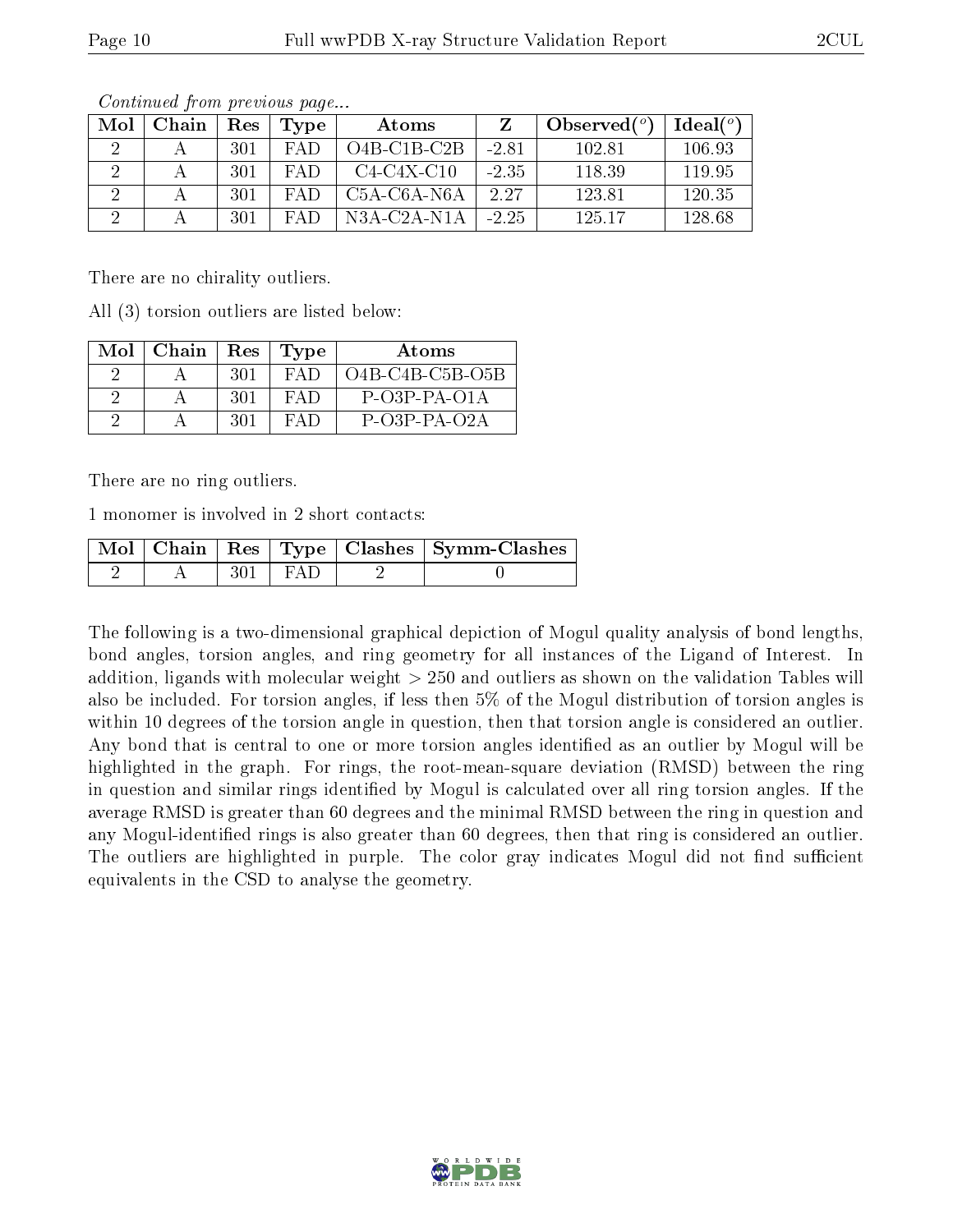

### 5.7 [O](https://www.wwpdb.org/validation/2017/XrayValidationReportHelp#nonstandard_residues_and_ligands)ther polymers (i)

There are no such residues in this entry.

## 5.8 Polymer linkage issues (i)

There are no chain breaks in this entry.

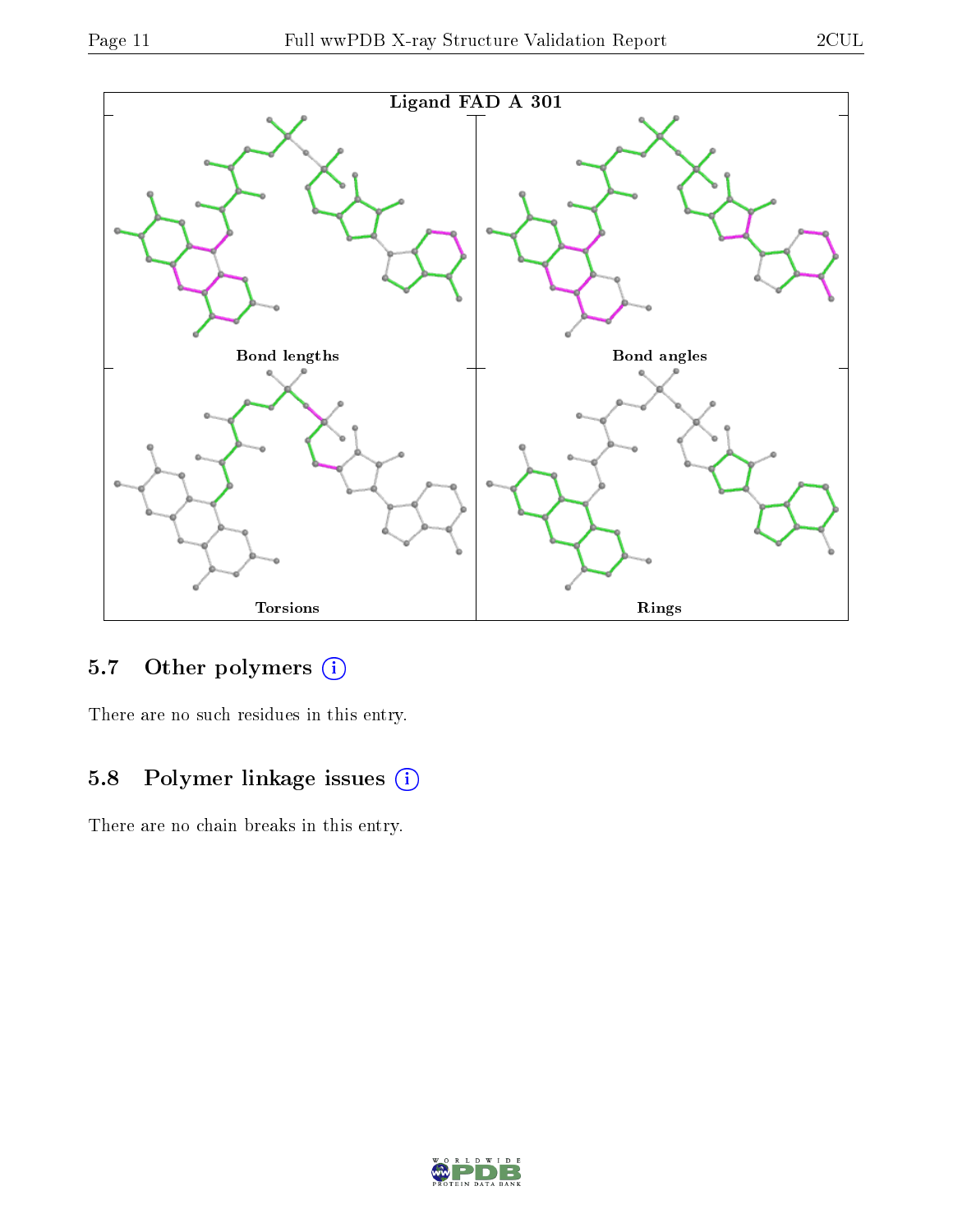## 6 Fit of model and data  $\left( \cdot \right)$

### 6.1 Protein, DNA and RNA chains (i)

In the following table, the column labelled  $#RSRZ>2'$  contains the number (and percentage) of RSRZ outliers, followed by percent RSRZ outliers for the chain as percentile scores relative to all X-ray entries and entries of similar resolution. The OWAB column contains the minimum, median,  $95<sup>th</sup>$  percentile and maximum values of the occupancy-weighted average B-factor per residue. The column labelled  $Q< 0.9$  lists the number of (and percentage) of residues with an average occupancy less than 0.9.

| $\mid$ Mol $\mid$ Chain | Analysed $ \langle \text{RSRZ} \rangle $ |      | $\#\text{RSRZ}\text{>2}$           | $\mid$ OWAB(Å <sup>2</sup> ) $\mid$ Q<0.9 $\mid$ |  |
|-------------------------|------------------------------------------|------|------------------------------------|--------------------------------------------------|--|
|                         | $+225/232(96\%)$                         | 0.11 | 11 (4\%)   29   28   6, 11, 27, 38 |                                                  |  |

All (11) RSRZ outliers are listed below:

| Mol | Chain        | Res | <b>Type</b>          | <b>RSRZ</b> |
|-----|--------------|-----|----------------------|-------------|
| 1   | A            | 132 | GLY                  | 6.1         |
| 1   | A            | 231 | LEU                  | 5.3         |
| 1   | A            | 174 | PRO                  | 5.2         |
| 1   | A            | 134 | VAL                  | 5.0         |
| 1   | A            | 131 | LEU                  | 4.2         |
| 1   | A            | 2   | <b>ALA</b>           | 3.6         |
| 1   | $\mathbf{A}$ | 146 | TYR.                 | $3.1\,$     |
| 1   | $\mathbf{A}$ | 229 | HIS                  | 3.0         |
| 1   | A            | 133 | GLY                  | 2.7         |
| 1   | A            | 230 | GLU                  | 2.4         |
|     |              | 21  | $\operatorname{TRP}$ | 2.1         |

### 6.2 Non-standard residues in protein, DNA, RNA chains (i)

There are no non-standard protein/DNA/RNA residues in this entry.

#### 6.3 Carbohydrates (i)

There are no carbohydrates in this entry.

### 6.4 Ligands  $(i)$

In the following table, the Atoms column lists the number of modelled atoms in the group and the number defined in the chemical component dictionary. The B-factors column lists the minimum,